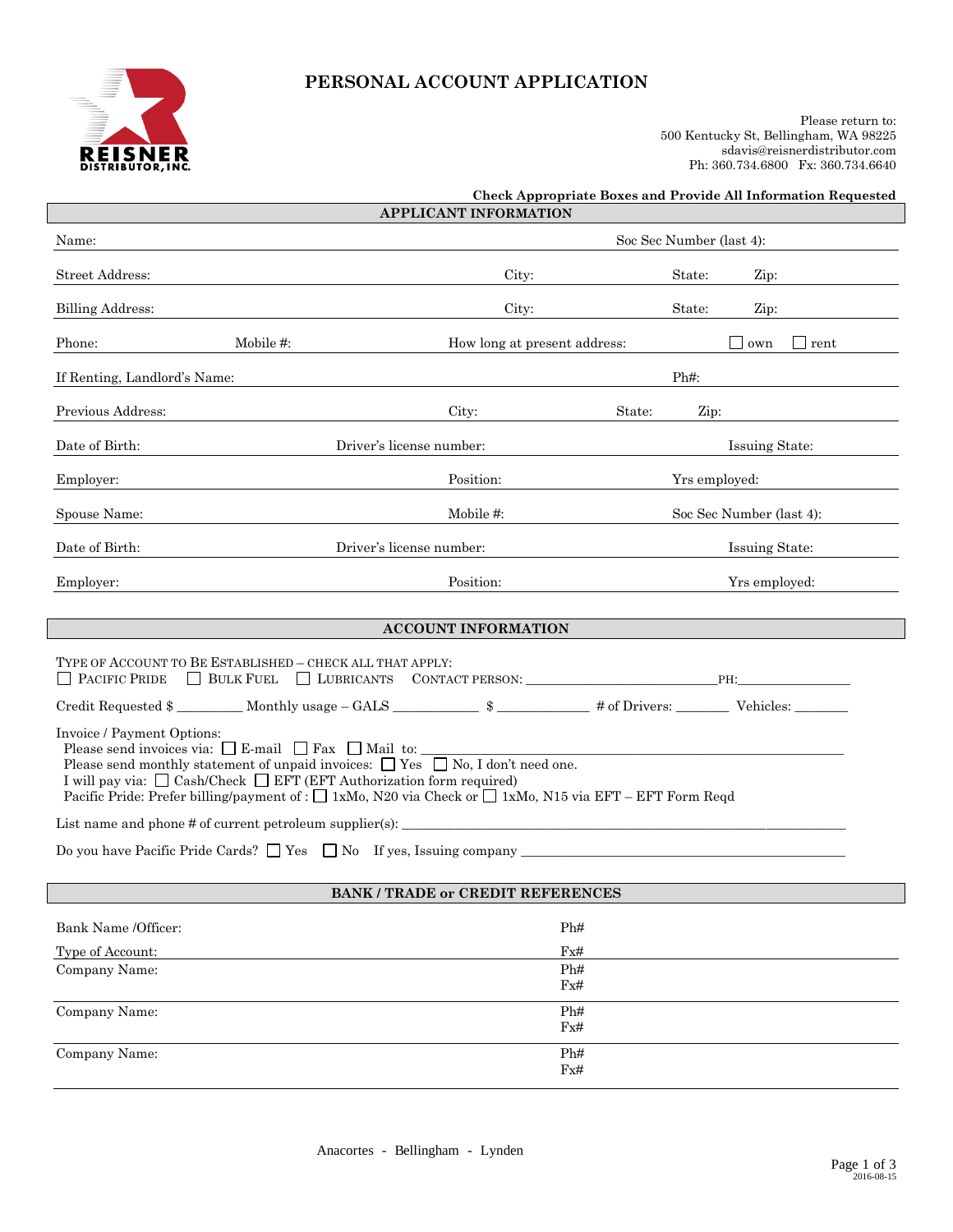# **REISNER DISTRIBUTOR, INC. ACCOUNT AGREEMENT AND TERMS OF SALE**

I understand that this Agreement and Terms of Sale will not become effective until opened by Reisner Distributor, Inc. and, if opened, I agree that the following terms will govern any charge account established by you for my use:

The Applicant hereby applies to Reisner Distributor Inc for credit. It is understood and agreed that the undersigned specifically consents to Reisner investigating the Applicant's owner's, if applicable, credit history and may utilize outside credit reporting services to obtain information on the Applicant/owners. Applicant further agrees to give permission to make inquiry of financial and related matters at applicant's bank(s). All information provided on this Credit Application is warranted by the undersigned and Applicant to be complete and accurate. Reisner shall determine the creditworthiness of the Applicant in its sole discretion, and further Reisner may increase, decrease or terminate the credit availability to Applicant at any time within its sole discretion.

The undersigned agrees to pay for all fuel, lubricants and other products and/or services directly from our invoices as stated on each invoice or within 30 days of invoice date, whichever is lesser. The undersigned further agrees to pay a finance charge of 1.5% per month (18% per year) on all past due amounts; a handling charge of \$25 for each returned check, and all collection and legal fees. The waiver of a finance charge or any portion thereof shall not be deemed to be a waiver of any future finance charges. Should it become necessary to place the account with a collection agency or attorney for collection, Reisner shall be entitled to all collection costs, including reasonable attorney fees and court costs.

Applicant shall provide Reisner with at least 15 days notice of any change in principals or any change in Applicants legal name or legal identity. The Applicant and any guarantor hereunder agree to provide Reisner with updated financial information upon request.

Pacific Pride Terms: Applicable to card-lock (Pacific Pride) use:

- **1. I understand terms to be automatic EFT, net 15th or, if paying by check, net 20 days .**
- 2. I agree to pay a late charge of 1.5 % per month (18% per year) on any delinquent balances. I agree to pay all collection costs, including reasonable attorney fees and court costs, in case it is necessary to take legal action to collect on past due amounts.
- 3. Terms applicable to card-lock (Pacific Pride) use:
- a. I will be responsible for all purchases using card-lock ("cards") issued to me, regardless of whether the use is unauthorized or fraudulent.
- b. **I will pay a one-time setup fee of \$25, to be billed upon establishment of the account.**
- c. I will be responsible for card replacement cost. Cards in need of replacement due to normal wear will be replaced at no charge.
- d. I understand that the card is used to initiate a Pacific Pride or Amerinet transaction, and is *not* a credit card.
- e. I understand that to receive a discount on any card-lock invoice I must pay the discounted amount by the date shown on the invoice. I understand the invoice is due in full net 20 days. I agree to pay all late charges on delinquent balances as described above.
- f. I agree that the automated system may automatically suspend service without notice to me should any payment not be made when due.
- g. I assume responsibility for insuring that any person using the cards delivered to me is aware of the proper use of the card-lock system and will use safe practices in compliance with the regulations of the local Fire Code in the handling of fuels dispensed from the cardlock system. I agree to indemnify and hold Reisner Distributor, Inc. harmless from any claims and cost including but expressly not limited to, those for bodily injury and property damage, which may be occasioned by the negligence or misuse of the card-lock system by me of any person using the cards delivered to me.
- h. Reisner Distributor, Inc. shall use its best efforts to maintain the card-lock system in good working order and condition at its expense; provided, however, it shall not be responsible for any damage or loss which may result from its failure to provide fuel or the failure of the card-lock system in any manner whatsoever. I agree to promptly notify Reisner Distributor, Inc. of any malfunctioning of the cardlock system which comes to my attention.
- i. I understand that my right to purchase fuel through the card-lock system may be terminated immediately upon any breach of any of the terms hereof or of any other agreement with Reisner Distributor, Inc. and may also be terminated upon **30** days notice by either party. Upon termination, I agree to immediately surrender all cards issued to me and to immediately pay all outstanding sums owing Reisner Distributor, Inc.

#### . **I/WE FULLY UNDERSTAND AND AGREE TO THE AGREEMENT AND TERMS OF SALE ABOVE AND AGREE TO THE PROPER PAYMENT IN CONSIDERATION OF CREDIT EXTENDED. EXCUTED THIS \_\_\_\_\_\_ DAY OF \_\_\_\_\_\_\_\_\_\_\_\_, 20\_\_\_\_.**

| PRINTED NAME:<br>SIGNATURE: |  |
|-----------------------------|--|
| PRINTED NAME:<br>SIGNATURE: |  |